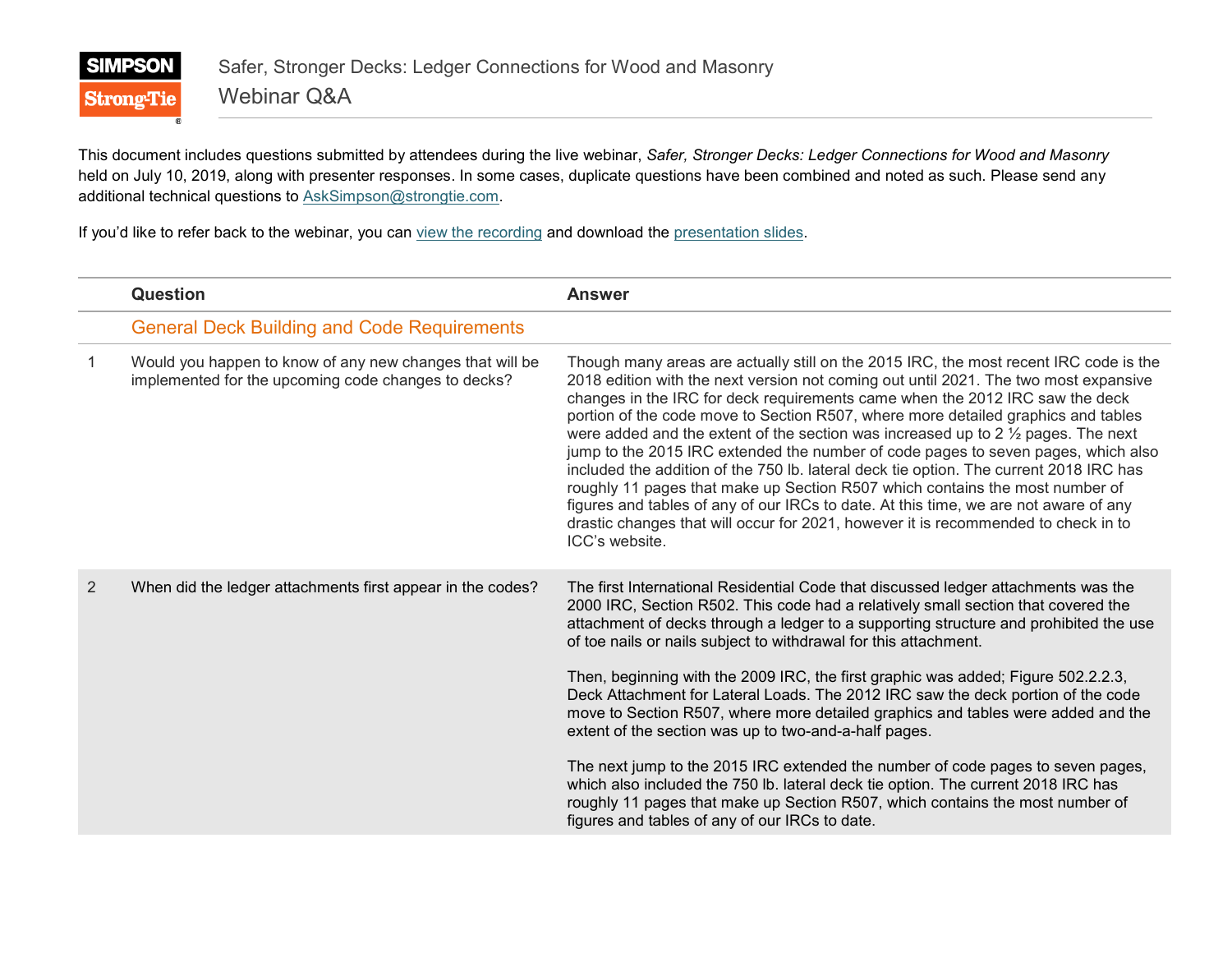| 3 | I have a municipality that will not allow any alternative<br>fasteners (even with ICC-ES reports) other than what has<br>been prescribed by the IRC. The only way they will allow an<br>alternative fastener is if it has been specified by a licensed<br>engineer and then put into the design of the project by the<br>builder. This building department will not allow a blanket<br>approval, making the use of alternative fasteners to the<br>prescribed code quite costly. What have you done to combat<br>this issue? | We do understand that these challenges come up from time to time and we find that a<br>productive approach often involves offering local trainings and meetings that help the<br>building department understand our testing and calculations that we perform in order<br>to publish our code reports, load tables and notes. We will get in direct contact with<br>you to work on the process of setting up discussions with your local building official.                                                                                                                                                                                                                                                                                                                                   |
|---|------------------------------------------------------------------------------------------------------------------------------------------------------------------------------------------------------------------------------------------------------------------------------------------------------------------------------------------------------------------------------------------------------------------------------------------------------------------------------------------------------------------------------|----------------------------------------------------------------------------------------------------------------------------------------------------------------------------------------------------------------------------------------------------------------------------------------------------------------------------------------------------------------------------------------------------------------------------------------------------------------------------------------------------------------------------------------------------------------------------------------------------------------------------------------------------------------------------------------------------------------------------------------------------------------------------------------------|
| 4 | What if the shear [sheathing] is thicker than 1/2"?                                                                                                                                                                                                                                                                                                                                                                                                                                                                          | Per 2018 IRC Table R507.9.1.3(1), the tip of the lag screw needs to fully extend<br>beyond the inside face of the band joist. With this, if the structural sheathing is thicker<br>than 1/2", make certain that the lag bolt (or code-approved ledger screw) is long<br>enough such that the tip of the screw is able to extend past that band joist inside face.                                                                                                                                                                                                                                                                                                                                                                                                                            |
| 5 | Is T1-11 considered to be siding or can you bolt through it?                                                                                                                                                                                                                                                                                                                                                                                                                                                                 | The 2018 IRC Table R507.9.1.3(1) and Figures R507.9.1.3(1) and (2) require that the<br>ledger be fastened to the primary structure - specifically directly to the structural<br>sheathing connected to the support structure's rim board. Per this, it would be our<br>recommendation that any siding be removed in order to get to the primary structure.                                                                                                                                                                                                                                                                                                                                                                                                                                   |
| 6 | Many of the decks I install are for modular or mobile homes.<br>Code in our area doesn't allow attachment to the baseplate<br>and only to skirting supports, therefore the free-standing<br>deck. I can see the possibility of using some of your<br>attachments to the skirting support, and also what you would<br>recommend for free standing decks?                                                                                                                                                                      | 2018 IRC Section R507.8 states that the deck must be positively anchored to the<br>primary structure to take both vertical and lateral loads. Additionally, the band joist of<br>the home must bear fully on the primary structure capable of supporting all required<br>loads and if the band or rim of the home does not meet these minimums the building<br>official may consider only the approval of a self supported deck. Non-ledger decks are<br>discussed in DCA6 in Figure 21. Where self-supporting decks are required by the local<br>building official, it is recommended to follow their respective guidelines. Note that<br>many of the Simpson Strong-Tie connectors and fasteners that are used for ledger<br>decks may also still be used for these self-supporting decks. |
| 7 | Is this new connection application going to be included in the<br>IRC or just the Simpson catalog?                                                                                                                                                                                                                                                                                                                                                                                                                           | The use of SDWS ledger screws is based on testing witnessed by a third-party<br>witnessing agency and is now covered in the fastener code report. These are<br>considered "alternative materials" and are subject to approval by the local building<br>official. The use of DTT2Zs and DTT1Zs are required by code for lateral load restraint<br>per the 2018 IRC Section R507.9.1.3 and Figures R507.9.2(1) and 2.                                                                                                                                                                                                                                                                                                                                                                          |
| 8 | If you have a wood frame construction with OSB sheathing,<br>you always take the 400 lb. load capacity.                                                                                                                                                                                                                                                                                                                                                                                                                      | Per the 2018 IRC, sheathing is required between the ledger and the home's band<br>joist, where that band is required to be fully supported in order to attain the adequate<br>lag bolt, thru-bolt or ledger screw intended capacity.                                                                                                                                                                                                                                                                                                                                                                                                                                                                                                                                                         |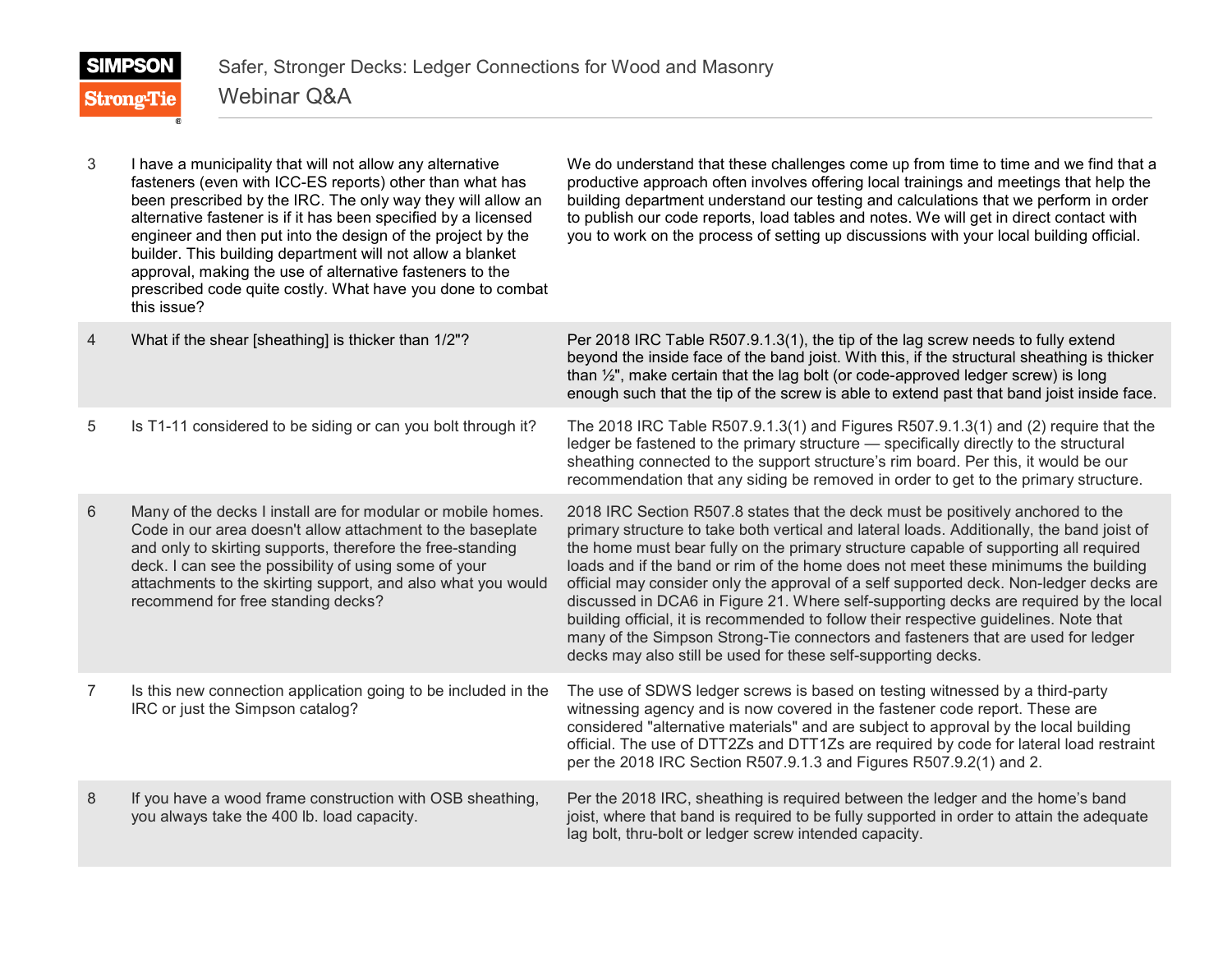|   | <b>SIMPSON</b><br><b>Strong-Tie</b> | Safer, Stronger Decks: Ledger Connections for Wood and Masonry<br><b>Webinar Q&amp;A</b>                          |                                                                                                                                                                                                                                                                                                                                                                        |
|---|-------------------------------------|-------------------------------------------------------------------------------------------------------------------|------------------------------------------------------------------------------------------------------------------------------------------------------------------------------------------------------------------------------------------------------------------------------------------------------------------------------------------------------------------------|
|   |                                     |                                                                                                                   |                                                                                                                                                                                                                                                                                                                                                                        |
| 9 | balcony design.                     | I think live loads should be 60 psf not 40 psf for deck and                                                       | The 2018 IRC, Table R301.5 (40 psf live for decks) and Table R507.9.1.3(1) call out<br>the live load as 40 psf along with a deck dead load of 10 psf and a snow load of $\leq$ 40<br>psf. DCA6, Table 5 has similar requirements and the same 40 psf live load and 10 psf                                                                                              |
|   | CRC and CBC?                        | (similar) The live load on page 25 shall be modified to<br>minimum 60 psf (1.5 X 40) per code in our area on 2016 | dead load. The 2018 IBC, Table 1607.1, Item 5 does call out a 1.5 multiplier to the<br>IRC 40 psf $(1.5 \times 40 = 60 \text{ psf})$ , so if the IBC is used for decks by the building<br>department, if it is an engineered design where the engineer follows the IBC, or if the<br>building department imposes their own amendments and it becomes code in this part |
|   | in Washington State.                | (similar) Many jurisdictions are pushing the 60 psf for decks                                                     | of the country, it would be a local requirement until adopted by the IRC and/or DCA6.                                                                                                                                                                                                                                                                                  |
|   | psf live loading.                   | (similar) IBC loading is 1.5 x live loading served. IRC is 40                                                     |                                                                                                                                                                                                                                                                                                                                                                        |
|   | 60 psf?                             | (similar) Doesn't the code require the deck live load to be                                                       |                                                                                                                                                                                                                                                                                                                                                                        |

*(similar)* Live load of 40 psf looks lower for a deck.

| 10 <sup>°</sup> | Snow load is the major gravity load for most decks in<br>Canada.                                                                             | This is good information to have. We know that building departments and officials<br>have the power to impose additional requirements and amendments to their<br>jurisdictions depending on their local conditions and/or environment.                                                                                                                                                                                                                                                                                                                                                                          |
|-----------------|----------------------------------------------------------------------------------------------------------------------------------------------|-----------------------------------------------------------------------------------------------------------------------------------------------------------------------------------------------------------------------------------------------------------------------------------------------------------------------------------------------------------------------------------------------------------------------------------------------------------------------------------------------------------------------------------------------------------------------------------------------------------------|
| 11              | After numerous failures in college towns due to keg parties<br>and dancing, all balconies and decks are required to be 100<br>psf live load. | This is good information to have. We know that building departments and officials<br>have the power to impose additional requirements and amendments to their<br>jurisdictions depending on their local conditions and/or environment.                                                                                                                                                                                                                                                                                                                                                                          |
| $12 \,$         | 60 psf comes from IBC 2018 and ASCE 7-16 I think                                                                                             | If the local building jurisdiction has adopted the 2018 IBC as its deck building<br>reference, then the designer and/or builder would need to abide by what is enforced<br>by the local building official.                                                                                                                                                                                                                                                                                                                                                                                                      |
| 13              | What are the drawbacks to not using a ledger and fastening<br>hangers through siding into rim?                                               | Testing and research has shown that if joists are not properly fastened to a ledger<br>board that is allowed to continuously transfer gravity and lateral loads, then the<br>connection to the supporting structure can be compromised. Per the 2018 IRC,<br>R507.9.1, vertical loads shall be transferred to band joists with ledger in accordance<br>with Section R507.9.1 and lateral loads shall be connected per Section R507.9.2. In<br>addition to the structural concerns that may occur, weather proofing and flashing can<br>cause a long-term concern and the integrity of your deck may be at risk. |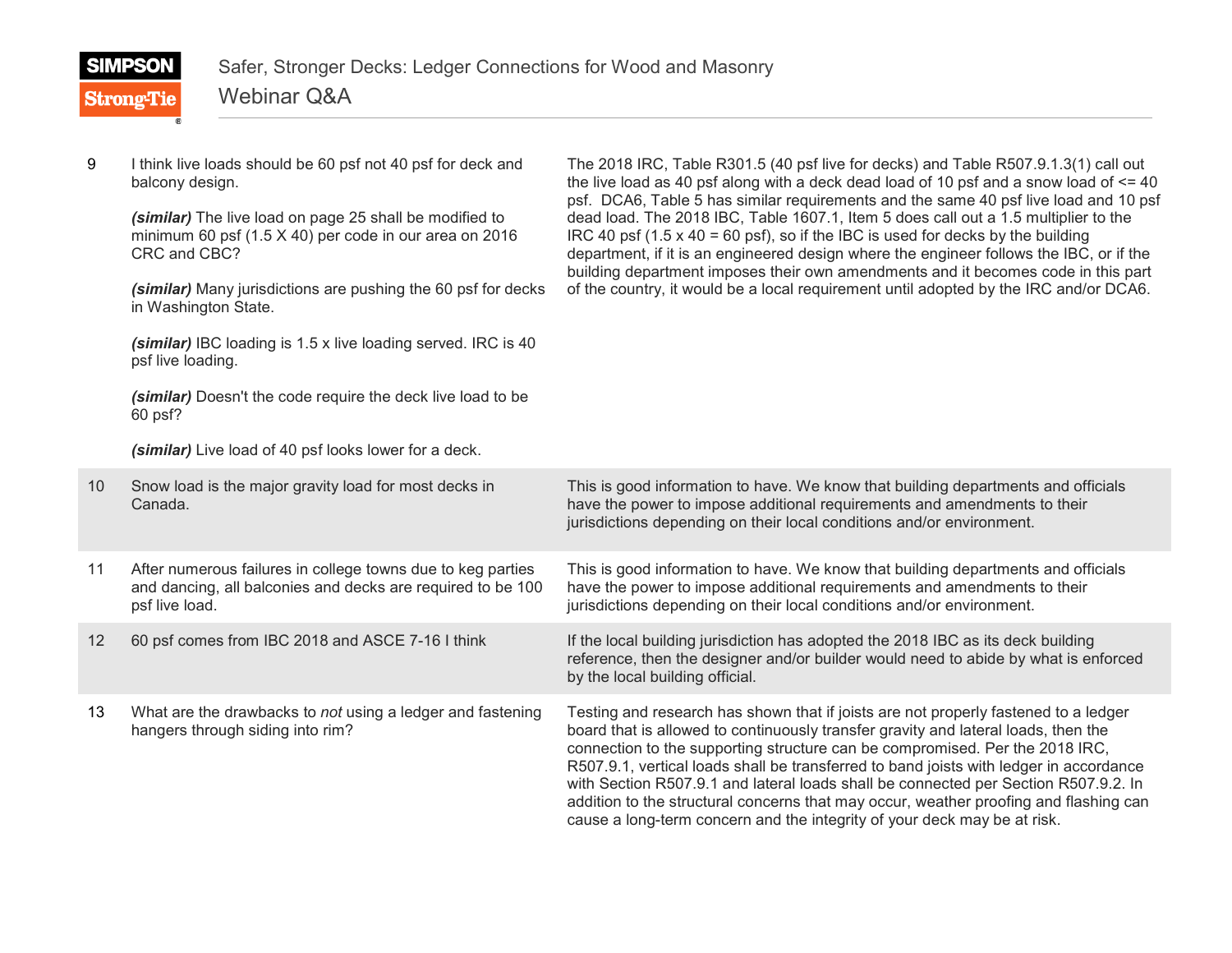| ı | M |  |  |
|---|---|--|--|
|---|---|--|--|

**Strong-Tie** 

Webinar Q&A

| 14 | What should a contractor do to properly fasten against I-joist<br>floor joists and narrow LVL rims?<br>(similar) The attachment is allowed in an I-joist floor framing<br>application?                                                                                                                                                                                                                                         | The detail that is shown in DCA6 (Figure 22) describes fastening a solid 2x6 (or<br>larger) using 10d common nails to the web of the I-joist and then fastening the deck<br>tension tie to the attached solid 2x6. For I-joists running parallel to the home rim<br>board, reference Figure 23 in DCA6.                                                                                                                                                                                                                                                                                                                         |
|----|--------------------------------------------------------------------------------------------------------------------------------------------------------------------------------------------------------------------------------------------------------------------------------------------------------------------------------------------------------------------------------------------------------------------------------|---------------------------------------------------------------------------------------------------------------------------------------------------------------------------------------------------------------------------------------------------------------------------------------------------------------------------------------------------------------------------------------------------------------------------------------------------------------------------------------------------------------------------------------------------------------------------------------------------------------------------------|
| 15 | Can you attach to a TrusJoist rim board (thicker than<br>plywood but not standard lumber)?<br>(similar) Is there a requirement for the needing to have an<br>LVL and not just an LSL rim board for ledger attachment?<br>(similar) Any data on typical APA 1-1/8" OSB rim board?<br>(similar) What about EWP 1-1/8" rim board on many houses<br>now?<br>(similar) Did you figure the LSL rim joists, typically 11/4"<br>thick? | 2018 IRC Section R507.8 states that the deck must be positively anchored to the<br>primary structure to take both vertical and lateral loads and Figure R507.9.1.3(2)<br>references "Existing 2x Band Joist or Engineered Rim Board." Section R507.9.1.2 also<br>allows for 1" x 9.5" dimensional laminated veneer lumber.<br>The rim type and thickness when using Simpson Strong-Tie SDWS screws for ledger<br>attachment (including LVL attachment) can be found in our most current Fastening<br>Systems catalog as well as fliers including L-F-LDGRFSTNR19 and L-F-<br>100DCKLIV19, which are available on strongtie.com. |
| 16 | Question on decks attached on a cantilevered floor – is<br>there a special connection coming up towards the floor rim                                                                                                                                                                                                                                                                                                          | The 2018 IRC Section R507.8 states that the deck must be positively anchored to the<br>primary structure to take both vertical and lateral loads and Figure R507.9.1.3(2)                                                                                                                                                                                                                                                                                                                                                                                                                                                       |

*(similar)* Many homes have 2' cantilevers constructed with Ijoists. Many rims on homes with I-joist floor framing were ripped particle board. Always discouraged fastening to these systems without using self-sustaining deck. Many builders do not like this philosophy.

*(similar)* Can we have cantilever joist and new rim joist without using ledger beam?

towards the ledger for decks?

17 I never align my deck floor with my interior floor, typically dropping the deck floor 4" to 6" to account for snow and better flashing at doors. This offset typically creates

One option that you may consider would be to see if you are able to get an upper row of fasteners into the lower portion of the home's rim board (be sure to maintain a 1.5" to 2" edge distance to the bottom of the ledger) and then to get a lower row of fasteners into the mudsill or sole plate. If the placement is still problematic, there are

references "Existing 2x Band Joist or Engineered Rim Board." Section R507.9.1.2 also allows for 1" x 9.5" dimensional laminated veneer lumber. Additionally, the band joist of the home must bear fully on the primary structure

capable of supporting all required loads. If the band or rim of the home does not meet these minimums, the building official may consider this to be unverifiable and may require a self-supported deck.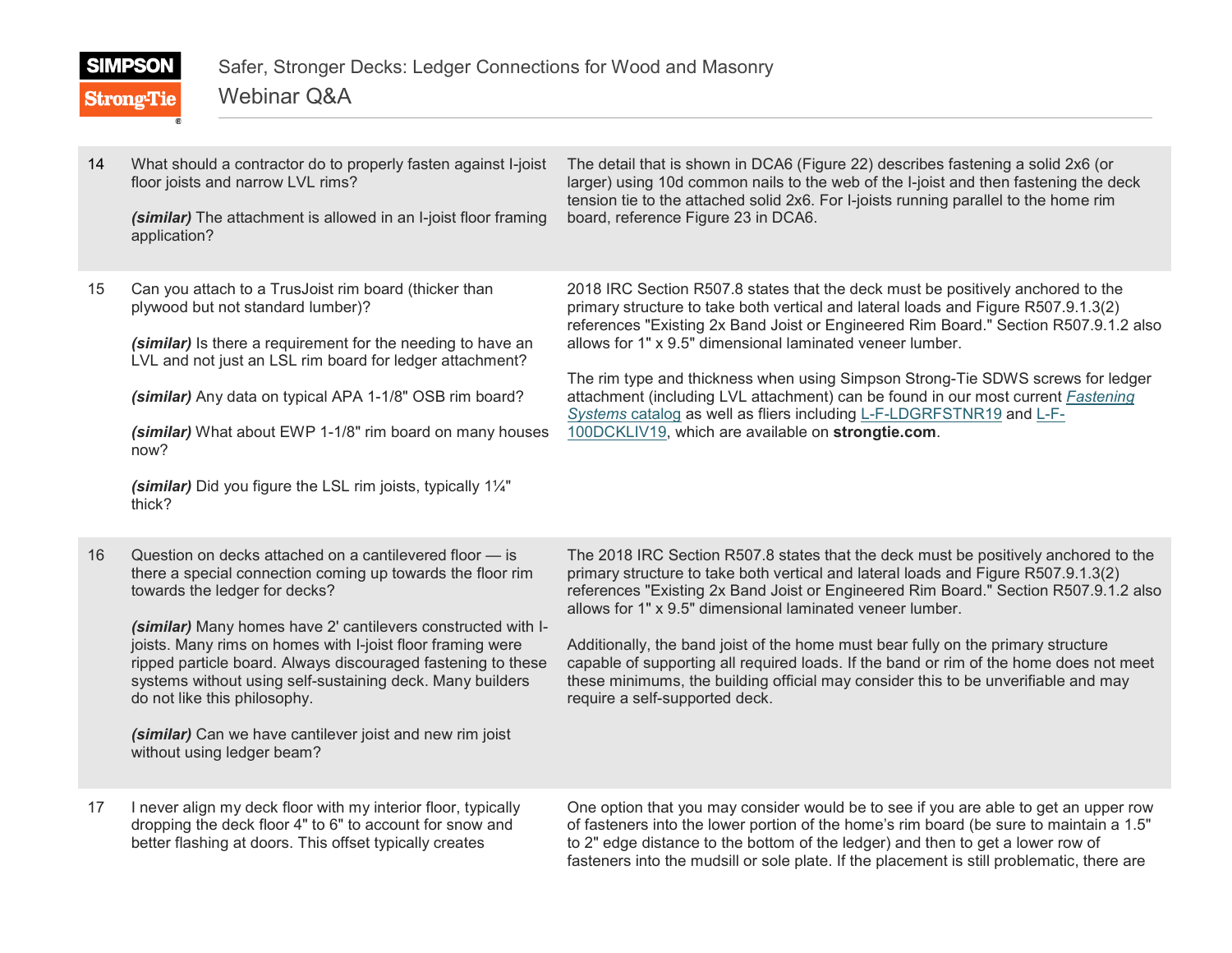# **SIMPSON Strong-Tie**

## Webinar Q&A

|    | situations where the ledger spans the rim joist, sill and<br>foundation wall. Suggestions?                                                                  | provisions that include anchoring your ledger into solid concrete or fully grouted CMU<br>using 1/2" adhesive anchors or wedge anchors. Also, depending on your local building<br>jurisdiction and/or if specified by a licensed engineer, you may be able to partially<br>fasten to the wood portion of your supporting structure and partially anchor into the<br>concrete footing/wall. However, it is recommended to inquire with your local building<br>official to confirm that these fastening/anchoring options are appropriate for your part<br>of the country.                                                                                                                                                                             |
|----|-------------------------------------------------------------------------------------------------------------------------------------------------------------|------------------------------------------------------------------------------------------------------------------------------------------------------------------------------------------------------------------------------------------------------------------------------------------------------------------------------------------------------------------------------------------------------------------------------------------------------------------------------------------------------------------------------------------------------------------------------------------------------------------------------------------------------------------------------------------------------------------------------------------------------|
| 18 | Can you address decks installed at a popout that was part of<br>the original construction?  deck was original too can this<br>be ok if properly engineered? | The primary concern will be to make certain that the deck is being attached to a<br>proper rim board per code. The 2018 IRC Section R507.8 states that the deck must be<br>positively anchored to the primary structure to take both vertical and lateral loads and<br>Figure R507.9.1.3(2) references "Existing 2x Band Joist or Engineered Rim Board."<br>Section R507.9.1.2 also allows for 1" x 9.5" dimensional laminated veneer lumber.<br>Additionally, the band joist of the home must bear fully on the primary structure<br>capable of supporting all required loads. If the band or rim of the home does not meet<br>these minimums, the building official may consider this to be unverifiable and may<br>require a self-supported deck. |
| 19 | Any recommendations for home inspectors when spacing of<br>any aspect of the ledger attachment does not meet code?<br>DCA6?                                 | If it is found that the ledger is adequately placed against the supporting structure and<br>has sound contact with the home's structural sheathing and band joist (i.e., confirm<br>that the deck is being placed against a structure that can support the vertical and<br>lateral loads of the deck), then adding SDWS screws to the ledger into the supporting<br>structure may be a viable option to help make up for mis-spaced or improperly located<br>existing lags or bolts. Load capacities and spacing minimums for this fastener are<br>shown in our <b>Fastening Systems catalog</b> , C-F-2017 and in several letters and fliers,<br>including L-F-LDGRFSTNR19 and S-F-SDWLGRTP18.                                                      |
| 20 | Attaching ledger through plywood sheathing is not allowed?                                                                                                  | Just to clarify — installation into plywood only is not acceptable, it does need to be in<br>conjunction with the home rim board. See 2018 IRC Table R507.9.1.3(1) and Figure<br>R507.9.1.3(2).                                                                                                                                                                                                                                                                                                                                                                                                                                                                                                                                                      |
| 21 | Is there guidance on the connection for the footing and<br>footing guidance?                                                                                | 2018 IRC Section R507.3 - Footings - states that decks shall be supported on<br>concrete footings or other approved structural systems designed to accommodate all<br>design loads per Section R301. 2018 IRC Figure R507.3 graphically shows the deck<br>posts to deck footing connection and section R507.3.2 gives minimum footing sizes.                                                                                                                                                                                                                                                                                                                                                                                                         |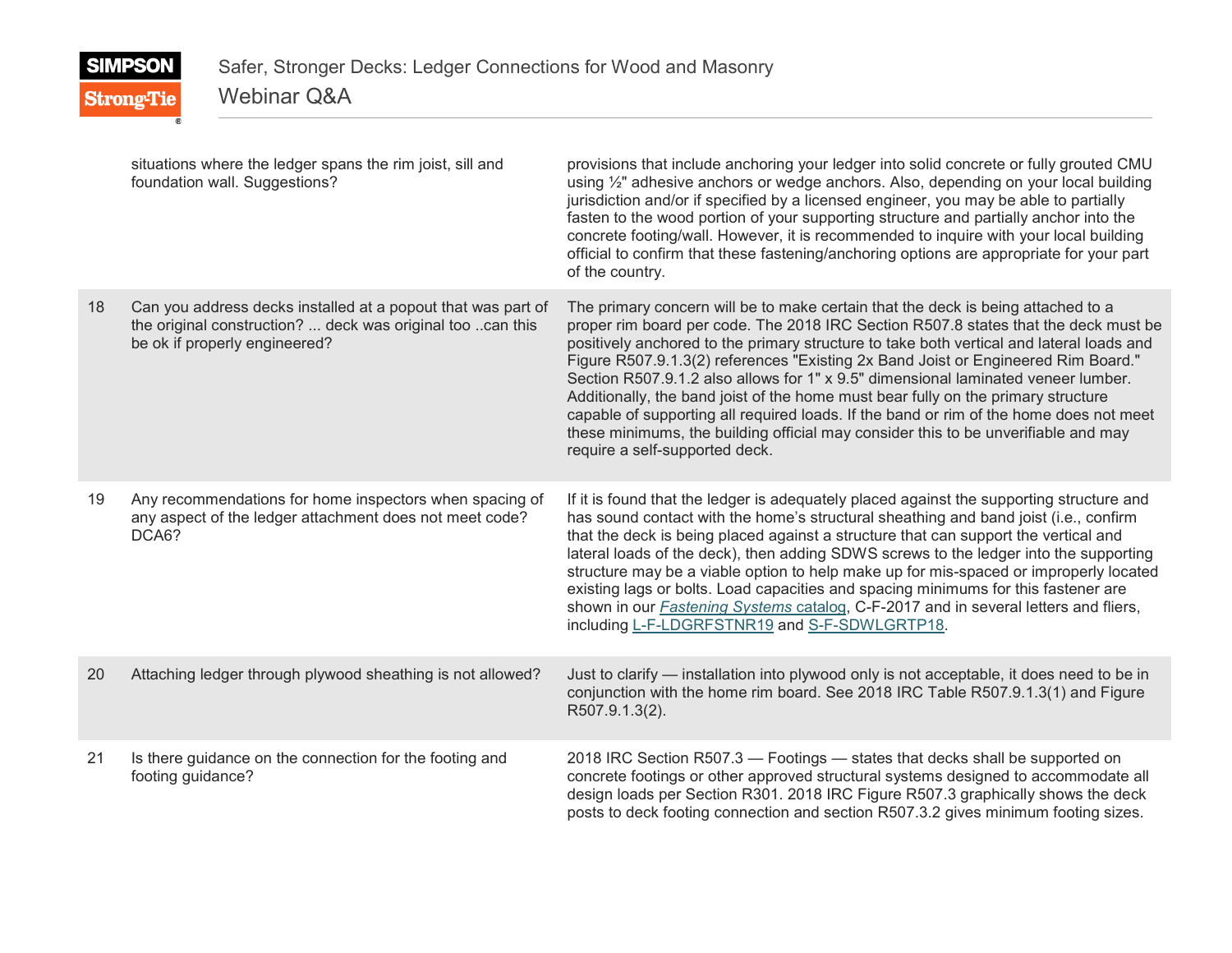## **Ledger Attachment with Fasteners (Lag Screws, Thru-Bolts, Structural Screws)**

| 22 | What if the anchor bolts/screws are not staggered or are<br>installed in pairs?<br>(similar) Placement of ledger - why do the bolts need to be<br>staggered as shown on the drawing on slide 22? | In order to install the most amount of fasteners without having an exceeding number<br>of them be within any one continuous grain line within your wood member, staggering<br>is necessary. Also note, a great amount of testing has been performed on these<br>different bolt and lag screw installs — whether in conjunction with The American Wood<br>Council, NADRA, or through several universities throughout the US. The testing has<br>shown that the staggered spacing is the most effective installation method. |
|----|--------------------------------------------------------------------------------------------------------------------------------------------------------------------------------------------------|----------------------------------------------------------------------------------------------------------------------------------------------------------------------------------------------------------------------------------------------------------------------------------------------------------------------------------------------------------------------------------------------------------------------------------------------------------------------------------------------------------------------------|
| 23 | For a common deck these would be spaced at 16" on center<br>based upon only 450 lb. Is this acceptable?                                                                                          | Spacing for lag screws and thru-bolts needs to follow the requirements set forth in the<br>2018 IRC Table R507.9.1.3(1). The rim type and thickness, as well as Simpson<br>Strong-Tie SDSW spacing ledger attachment can be found in our most current<br>Fastening Systems catalog and fliers including L-F-LDGRFSTNR19 and L-F-<br>100DCKLIV19, which can be found on our Simpson Strong-Tie website.                                                                                                                     |
| 24 | What is considered by building officials with regard to a<br>code-approved fastener for deck ledgers? What is spelled<br>out in the code refers to a 1/2" galv. lag screw.                       | Regarding a "code approved fastener for deck ledgers" criteria, the 2018 IRC allows<br>for alternative materials as approved by the building official, which is typically allowed<br>as long as the connector or fastener has an approved third-party code report. The<br>2018 IRC Table R507.2.3 provides fastener and connector coating minimums and<br>Tables R507.9.1.3(1) and (2) provide minimum size and spacing requirements for lag<br>screws.                                                                    |
| 25 | For balloon-framed walls, can the ledger be fastened to face<br>of the stud using SDW screws?                                                                                                    | The SDWS screw through the ledger may be installed directly to the primary<br>structure's studs and we offer detail to this in our mainline fastener catalog (C-F-<br>2017), as well as flyer F-F-SDWS18. You will find installation graphics, load tables and<br>other specifications there.                                                                                                                                                                                                                              |
| 26 | Can SDS screws attach a ledger to the side of studs?                                                                                                                                             | Using SDS screws for ledger attachment is allowable. For fastening into the side of<br>studs, reference the most recent Simpson Strong-Tie Fastening Systems catalog for<br>load tables, installation graphics and installation specifications.                                                                                                                                                                                                                                                                            |
| 27 | Are FastenMaster TimberLOK screws acceptable?                                                                                                                                                    | Acceptability is based on the locally approved building code which will include thru-<br>bolts, lag screws and code-approved proprietary screws. Our level of expertise would<br>be more specific to the Simpson Strong-Tie code-approved screws like the SDWS.                                                                                                                                                                                                                                                            |
| 28 | The code figure had 3/4" min. from bottom edge. The SDS<br>requires more.                                                                                                                        | For end and edge distance as well as center-to-center spacing of the Simpson Strong-<br>Tie proprietary fasteners (SDS, SDWS, etc.), refer to the product-specific spacing<br>tables and graphics, as these have been tested to the specific requirements.                                                                                                                                                                                                                                                                 |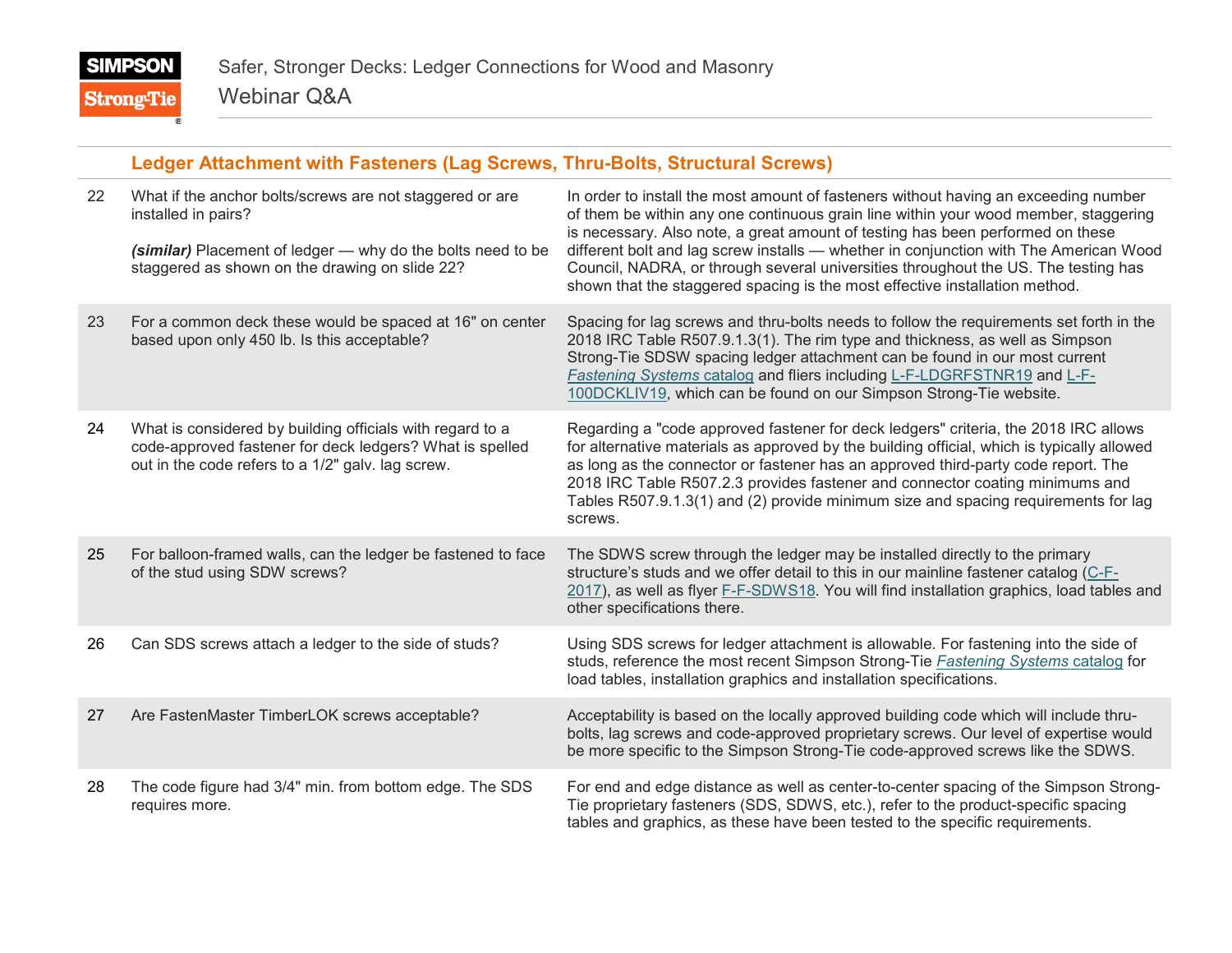|    | Corrosion, Flashing and Weatherproofing                                                                                     |                                                                                                                                                                                                                                                                                                                                                                                                                                                                                                                                                                                                                                                                                                                                            |
|----|-----------------------------------------------------------------------------------------------------------------------------|--------------------------------------------------------------------------------------------------------------------------------------------------------------------------------------------------------------------------------------------------------------------------------------------------------------------------------------------------------------------------------------------------------------------------------------------------------------------------------------------------------------------------------------------------------------------------------------------------------------------------------------------------------------------------------------------------------------------------------------------|
| 29 | Corrosion of fasteners is also caused by chlorine in a pool<br>environment.                                                 | It is very plausible that this may be a source for corrosion as well.                                                                                                                                                                                                                                                                                                                                                                                                                                                                                                                                                                                                                                                                      |
| 30 | Is the stainless requirement for screws within the IRC?                                                                     | The 2018 IRC Table R507.2.3 - Fastener and Connector Specifications for Decks -<br>indicates that all metal fasteners and connectors used for decks follow the<br>finish/coating requirements of this table. Stainless steel is required if there is exposure<br>to salt water or located within 300' of salt-water shoreline.                                                                                                                                                                                                                                                                                                                                                                                                             |
| 31 | Is this a manufacturer's listing requirement for stainless<br>steel? If it is within 10 miles, does that void the warranty? | The 2018 IRC, Table R507.2.3 references the distance as, "located within 300 feet of<br>a salt water shoreline shall be stainless steel." However, the NADRA guide references<br>several studies, including one done by the International Molybdenum Association titled<br>"Stainless Steel for Coastal and Salt Corrosion" and recommends that locations within<br>five to 10 miles of saltwater are considered at risk for chloride-related corrosion. Also,<br>the Cedar Bureau (cedarbureau.org) recommends 316 SS within 15 miles of salt<br>water. We recommend simply discussing the minimum requirements as set forth by<br>your local building official to be assured that you are meeting the minimum coverage<br>for your area. |
| 32 | What about a bay? Lots of work in SF Bay Area with<br>galvanized, not stainless steel.                                      | The 2018 IRC Table R507.2.3 requires that fasteners and connectors exposed to salt<br>water or located within 300 feet of a saltwater shoreline use stainless steel. The<br>NADRA document recommendations, based on research from several resources<br>including the International Molybdenum Association and the Cedar Bureau, suggests<br>a best practices of using stainless steel if located within 10 miles of the saltwater<br>shoreline. However, many building jurisdictions have special local requirements and/or<br>exceptions so we recommend knowing what your building official requires and<br>following those minimums.                                                                                                   |
| 33 | What screw do you use with galvanized metal?                                                                                | For use with connectors that are galvanized to a ASTM A653 G185 (ZMAX) minimum,<br>the fastener just needs to be galvanized to a HDG minimum of ASTM A153 per 2018<br>IRC Table R507.2.3. The Simpson Strong-Tie SDWS screw meets this minimum per<br>code report IAPMO UES ER-192. See p. 34 of F-DECKCODE17 for more corrosion-<br>resistance info.                                                                                                                                                                                                                                                                                                                                                                                      |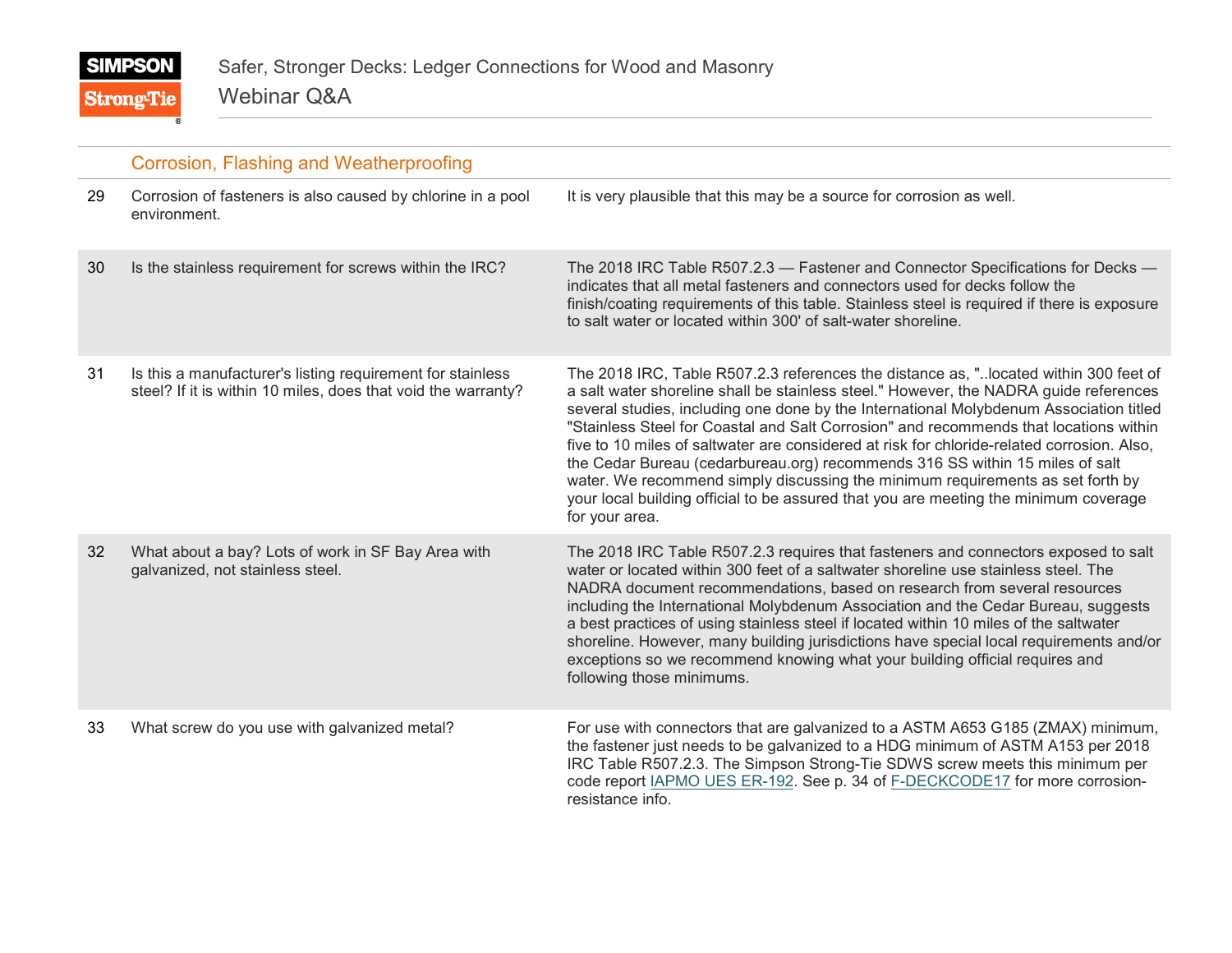| <b>SIMPSON</b>    | Safer, Stronger Decks: Ledger Connections for Wood and Masonry |
|-------------------|----------------------------------------------------------------|
| <b>Strong-Tie</b> | Webinar Q&A                                                    |

| 34 | Is flashing required with the BVLZ?<br>(similar) How are you addressing flashing along brick<br>veneer and the ledger?<br>(similar) Why are we still connecting these ledgers directly<br>to the wall and trapping water? We all know the benefits of a<br>rainscreen, so why is the ledger not on 1/2" PT strapping as<br>to allow the water to pass on by? I'm sure we can get<br>fasteners 1/2" longer to accommodate and prolong our deck.<br>That first deck board has no chance of surviving the other<br>way.<br>(similar) What kind of flashing do you recommend with the<br><b>BVLZ</b> connector?<br>(similar) How do you install flashing with the BVLZ? | Weatherproofing as required by code is still necessary with the BVLZ install. It is<br>recommended to contact your local building department, as many jurisdictions have<br>specific requirements when it comes to the details and specifications of flashing and<br>weatherproofing.                                                                                                                                            |
|----|---------------------------------------------------------------------------------------------------------------------------------------------------------------------------------------------------------------------------------------------------------------------------------------------------------------------------------------------------------------------------------------------------------------------------------------------------------------------------------------------------------------------------------------------------------------------------------------------------------------------------------------------------------------------|----------------------------------------------------------------------------------------------------------------------------------------------------------------------------------------------------------------------------------------------------------------------------------------------------------------------------------------------------------------------------------------------------------------------------------|
| 35 | How do we mitigate condensation moisture around the<br>screws and the wood? We see long-term wood deterioration<br>because of moisture (from inside the conditione space,<br>evidently) at the screws through a membrane.                                                                                                                                                                                                                                                                                                                                                                                                                                           | Weatherproofing as required by code is still necessary with the BVLZ install. The<br>compression strut and ledger plate are both ZMAX®. The SDWH screw has ASTM<br>153, Class C HDG coating, which gives a high level of corrosion protection. Reference<br>Simpson Strong-Tie® corrosion information at strongtie.com/corrosion.                                                                                                |
| 36 | Are there good details for proper flashing at sliding and<br>standard door wall openings. Most of the details shown are<br>for typical wall studs.                                                                                                                                                                                                                                                                                                                                                                                                                                                                                                                  | It is recommended to contact your local building department, as many jurisdictions<br>have specific requirements when it comes to the details and specifications of flashing<br>and weatherproofing. Realizing that there are so many variables that occur when<br>flashing around your ledger at a door opening, often the building official will have<br>details and minimums that will have to be met for that specific area. |
| 37 | Use of ledger standoffs?                                                                                                                                                                                                                                                                                                                                                                                                                                                                                                                                                                                                                                            | The 2018 IRC, Table R507.9.1.3(2) does allow for a stand off of up to $\frac{1}{2}$ " thickness of<br>stacked washers. The Simpson Strong-Tie SDWH and SDWS screws both have been<br>tested and load rated in this application. We offer detail to this in our mainline fastener<br>catalog $(C-F-2017)$ .                                                                                                                       |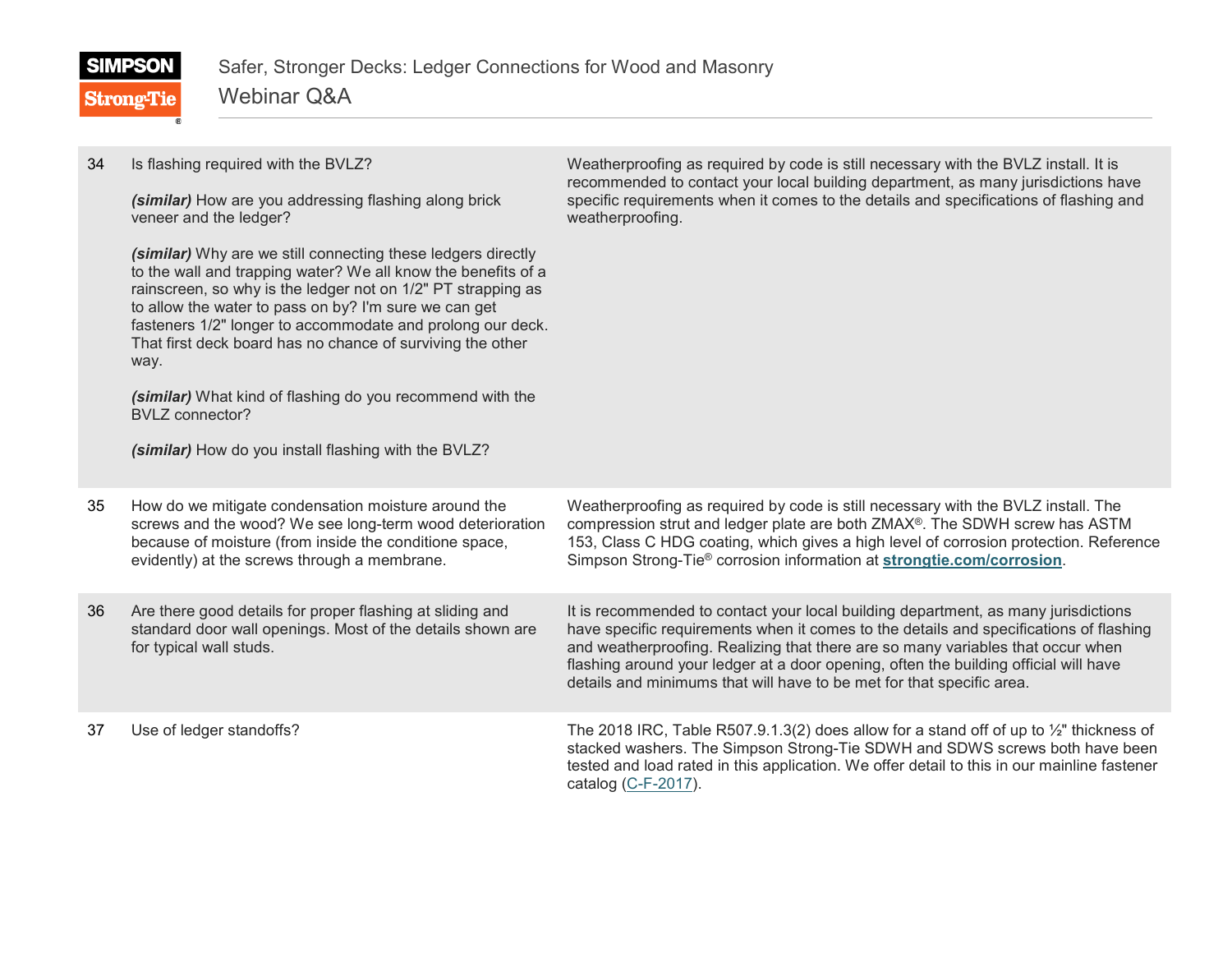Webinar Q&A **Strong-Tie** 

|    | <b>Lateral Load Connection</b>                                                                                                                                                                                                                                                                                                                                                                                                                                                                                                                                                                                                                                 |                                                                                                                                                                                                                                                                                                                                                        |
|----|----------------------------------------------------------------------------------------------------------------------------------------------------------------------------------------------------------------------------------------------------------------------------------------------------------------------------------------------------------------------------------------------------------------------------------------------------------------------------------------------------------------------------------------------------------------------------------------------------------------------------------------------------------------|--------------------------------------------------------------------------------------------------------------------------------------------------------------------------------------------------------------------------------------------------------------------------------------------------------------------------------------------------------|
| 38 | What are the lateral forces for commercial decks, such as a<br>ski lodge? The IBC seems to be silent on this.                                                                                                                                                                                                                                                                                                                                                                                                                                                                                                                                                  | A commercial deck would often be designed as a structure that would need<br>engineering by a licensed engineer and would require an approved calculation and<br>design package. The lateral loads would be determined by the engineer and the lateral<br>connections would be specified and detailed depending on the demand loads from the<br>design. |
| 39 | IRC 2015 R507.2.4, each lateral-load connection shall have<br>an allowable stress design capacity of 1,500 lb. (implied for<br>the condition where the floor joists are inline to deck joists).<br>However, when the connection is per Fig. R507.2.3(2) [what<br>IRC calls "floor joists parallel to deck joist" though in fact<br>they're perpendicular, I think IRC meant "floor joist parallel<br>to deck ledger"), IRC requires four locations of 750 lb. ASD.<br>Anyway, if I cannot develop the 1,500 lb. in two locations<br>due to support condition, am I allowed to provide 4 x 750 lb.<br>for the condition where floor and deck joist are in line? | Regardless of whether the supporting structure's floor joists are parallel or<br>perpendicular to the joists of the deck structure, either two 1,500 lb. lateral load<br>connections are required or four 750 lb. connections. Refer to DCA6, Figures 22 and<br>23 for clarity when floor joists run either parallel or perpendicular to deck joists.  |
| 40 | Isn't the tie within 24" over ends for DTT1 ties?<br>(similar) DTT1Z - Chart shows within two feet of end. You<br>stated two inches. Which is right?<br>(similar) Inches or feet from end for DTT1Z?                                                                                                                                                                                                                                                                                                                                                                                                                                                           | The deck lateral load connection being within 24" of the ends of the deck is required<br>for both the DTT2Z and the DTT1Z. See 2018 IRC, R507.9.2 as well as current<br>Simpson Strong-Tie tech bulletin T-C-DECKLAT19.                                                                                                                                |
| 41 | If my deck projects out 8'-0" from the house but it's only 6'-0"<br>wide, does it still need (4) DTT1Zs?                                                                                                                                                                                                                                                                                                                                                                                                                                                                                                                                                       | The 2018 IRC does not give a size or square footage bound to the size of your deck<br>regarding the requirement for the lateral load connection. If following Section<br>R507.9.2, four DTT1Zs (or two DTT2Zs) would still be required.                                                                                                                |
| 42 | Do you have any recommendations of connecting lateral<br>tension ties to floor trusses? We typically see 18" deep<br>trusses.                                                                                                                                                                                                                                                                                                                                                                                                                                                                                                                                  | The detail that is shown in DCA6 (Figure 22) describes fastening a solid 2x6 (or larger)<br>using 10d common nails to the web of the I-joist and then fastening the deck tension<br>tie to the attached solid 2x6. For I-joists running parallel to the home rim board,<br>reference Figure 23 in DCA6.                                                |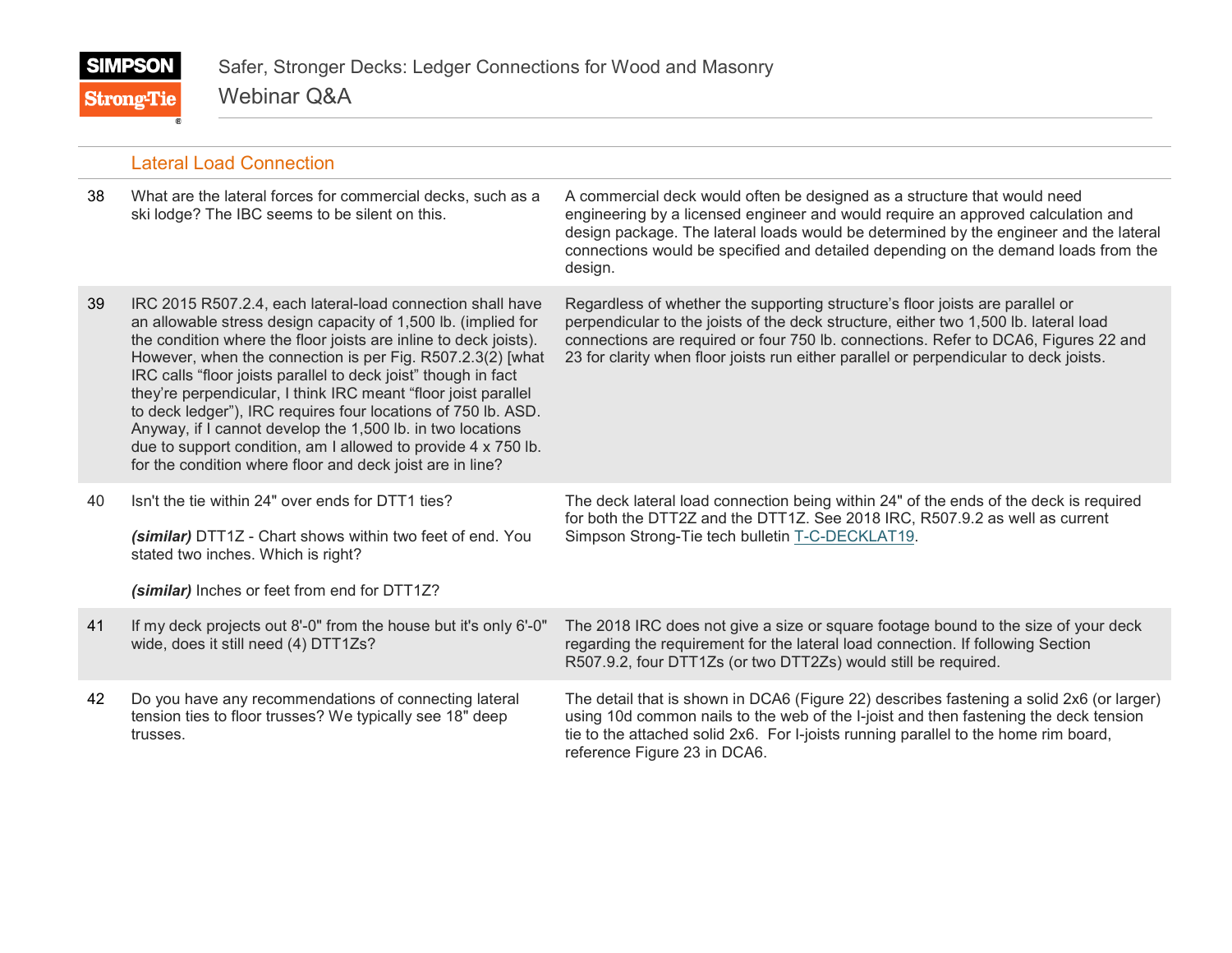**Strong-Tie** 

| 43 | The lateral holdowns cover the pull-out of the deck but, this<br>still doesn't address shear transfer.                                 | Though the code does not specifically address shear transfer, it does state that all<br>lateral loads be transferred to the ground or to a structure capable of transmitting them<br>to the ground. Though the findings from research and testing are always ongoing and<br>often leave the potential for future code updates, at this time the code is written to<br>address the potential for decks to fall away from them home, therefore primarily<br>covering the withdrawal or tension that may be caused from lateral loads on a deck. |
|----|----------------------------------------------------------------------------------------------------------------------------------------|-----------------------------------------------------------------------------------------------------------------------------------------------------------------------------------------------------------------------------------------------------------------------------------------------------------------------------------------------------------------------------------------------------------------------------------------------------------------------------------------------------------------------------------------------|
| 44 | What happened to the Simpson deck publication L-F-<br>SDWSGRD15 for guardrail attachment without using<br>DTT2Zs? It uses screws only. | For <i>guardrail</i> attachment, it is acceptable to connect the bottom of your post into the<br>structural framing with SDWS screws only per that document (L-F-<br>SDWS16RG19). For lateral attachment of your entire deck structure back to your<br>supporting structure, the deck lateral loads must be transferred using tension ties per<br>2018 IRC R507.9.2 and per Figures R507.9.2(1) and (2).                                                                                                                                      |

#### BVLZ Brick Veneer Ledger Connector Installation and Use

| 45 | How do you handle connections with a 2x8 rim board?<br>(similar) I am in an area where the majority of floor frames<br>are 2x8. Can the BLVZ be used?     | We published loads for 2x10 and 2x12 rim boards due to the constraints of the screw<br>length, thread length and gap distance. If your existing structure uses a 2x8 rim, the<br>specifics of your job need to be evaluated by a design professional.                                                                                                                                                                                             |
|----|-----------------------------------------------------------------------------------------------------------------------------------------------------------|---------------------------------------------------------------------------------------------------------------------------------------------------------------------------------------------------------------------------------------------------------------------------------------------------------------------------------------------------------------------------------------------------------------------------------------------------|
| 46 | What is the maximum gap?<br>(similar) What max. thickness of veneer can be used for the<br>BVLZ?                                                          | The BVLZ accommodates a "gap" distance between the structural framing and the<br>ledger from 4 3/4" to 6 1/4". When WSP is present, the gap between the WSP and the<br>ledger must be between 4 1/4" and 5 3/4".                                                                                                                                                                                                                                  |
| 47 | Does the BLVZ work if there is no air gap between veneer<br>and building plywood?                                                                         | The minimum distance that the BVLZ will accommodate between the ledger and the<br>WSP is 4 1/4". The size of the air gap can vary but the BVLZ can accommodate any<br>"gap" distance so long as it is within our specified ranges.                                                                                                                                                                                                                |
| 48 | Doesn't the thickness of the existing rim board (2x dim.<br>lumber or 1" or 1-1/8" engineering rim board) affect the<br>spacing of the ledger connectors? | We currently only have the BVLZ load rated for installation on a solid 2x rim board. A<br>2x is 1 1/2" wide, minimum. Load values for sawn lumber are applicable to 1 1/2"-wide<br>structural composite lumber rim with equivalent specific gravity. We are looking to<br>expand our offerings and it will likely affect the spacing requirements, but for now, the<br>information we provide is only applicable for a 2x rim board installation. |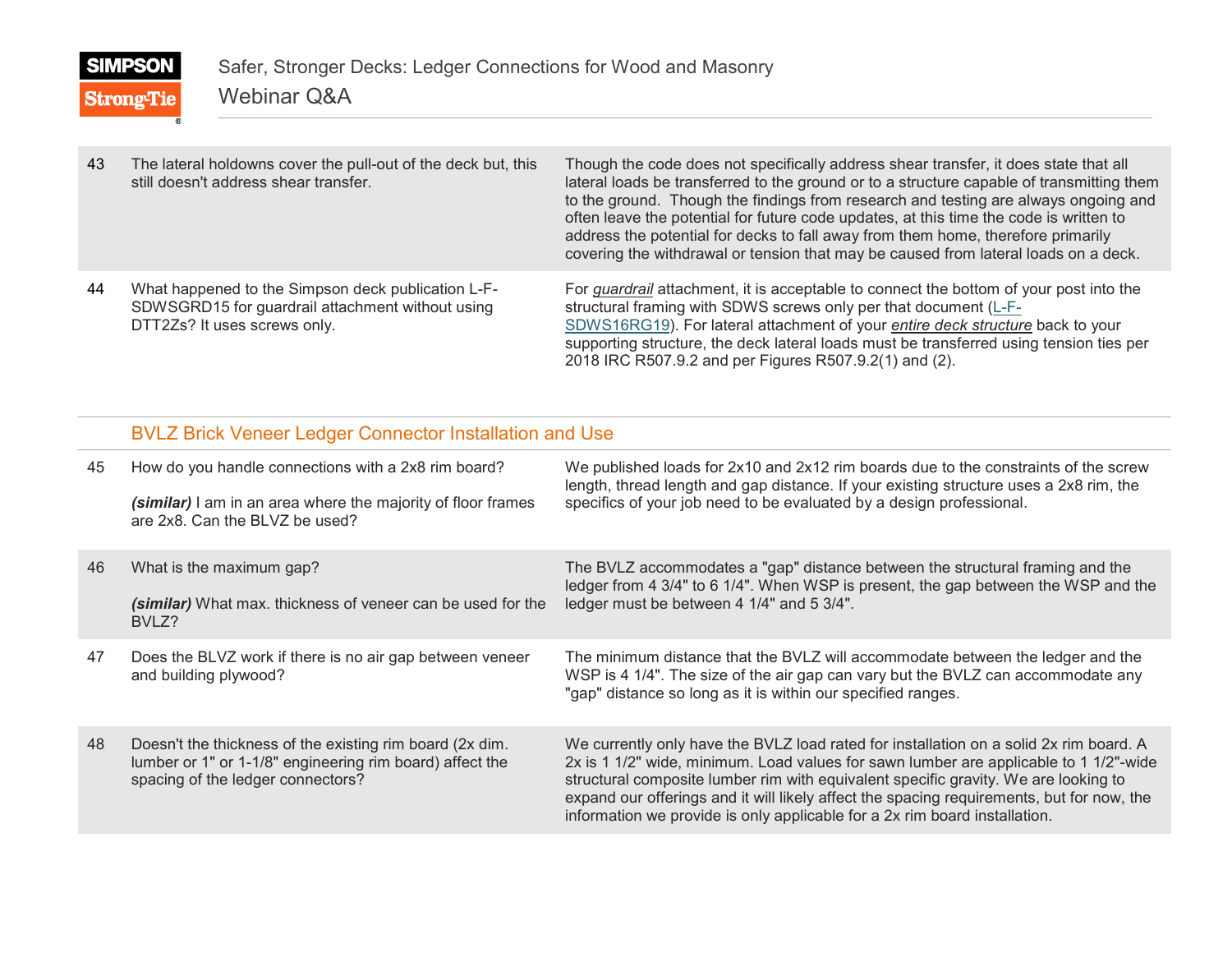| 49 | Obviously, you cannot use the BVLZ product if the brick is in<br>poor condition (older homes), as they would crumble with<br>the screw running through it - correct?                                | Job specific conditions need to be evaluated prior to installing the BVLZ.                                                                                                                                                                                                                                                                                                                                                               |
|----|-----------------------------------------------------------------------------------------------------------------------------------------------------------------------------------------------------|------------------------------------------------------------------------------------------------------------------------------------------------------------------------------------------------------------------------------------------------------------------------------------------------------------------------------------------------------------------------------------------------------------------------------------------|
|    | (similar) What if the brick veneer is in poor condition?                                                                                                                                            |                                                                                                                                                                                                                                                                                                                                                                                                                                          |
| 50 | Is this available for attached decks or just free-standing<br>decks?                                                                                                                                | The BVLZ is a viable option for attaching a deck ledger to structural framing through<br>masonry veneer. It provides an alternative to having to build a freestanding deck.                                                                                                                                                                                                                                                              |
| 51 | With the threads at the end of the bolt and not throughout,<br>how can you determine if the screw is driven in too far and<br>through the wood, leaving the threads outside of the wood<br>support? | When the BVLZ is installed within the parameters that Simpson Strong-Tie suggests,<br>the 14" screw with the 5.5" thread length will have full thread engagement in the rim<br>board. Investigating job-specific existing conditions prior to installing the BVLZ is<br>necessary in order to make sure that your conditions are within the required<br>parameters.                                                                      |
| 52 | What keeps the compression member of the BVLZ from<br>puncturing the rim board?                                                                                                                     | The allowable load of the BVLZ is not large enough for the compression strut to<br>puncture a 2x rim. We have done calculations on the surface area of the compression<br>strut's folded end cap and tests to prove this.                                                                                                                                                                                                                |
| 53 | Can this be installed when joists are parallel with the<br>exterior wall?                                                                                                                           | Yes, the BVLZ can be installed when joists are parallel to the exterior wall.                                                                                                                                                                                                                                                                                                                                                            |
| 54 | It appears the screw holes for the BVLZ anchor are as large<br>as the horizontal screw hole. This seems something that<br>would allow for too much vertical play. True?                             | The hole sizes for the SDWH screw are oversized to accommodate the large thread<br>diameters of this screw. Also, we specified the larger-diameter hole to allow the<br>installer to use the same drill bit for drilling all of the holes. Lastly, having an oversized<br>screw hole allows the installer to take advantage of the self-jigging mechanism on the<br>ledger plate without having the angle of the drilled hole interfere. |
| 55 | Does the BVLZ allow for a 4" step down from the interior<br>floor?                                                                                                                                  | Depending on the specifics of the job, this might be possible. You will have to evaluate<br>the size of your rim, the gap distance and where the compression strut will land on the<br>rim. So long as you are still within the dimensional parameters that we set, it should be<br>acceptable.                                                                                                                                          |
| 56 | How long are the two screws shown? (alt. ledger<br>attachment)                                                                                                                                      | The SDWH screws are 14" long with a 5.5" thread length.                                                                                                                                                                                                                                                                                                                                                                                  |
| 57 | [In the graphic, the] BVLZ connector not showing into the<br>house rim board - how far min to penetrate in the rim?                                                                                 | When installed properly, the 14" screw with the 5.5" thread length allows for correct<br>placement of the screw into the rim. You need full engagement of the threads through<br>the rim.                                                                                                                                                                                                                                                |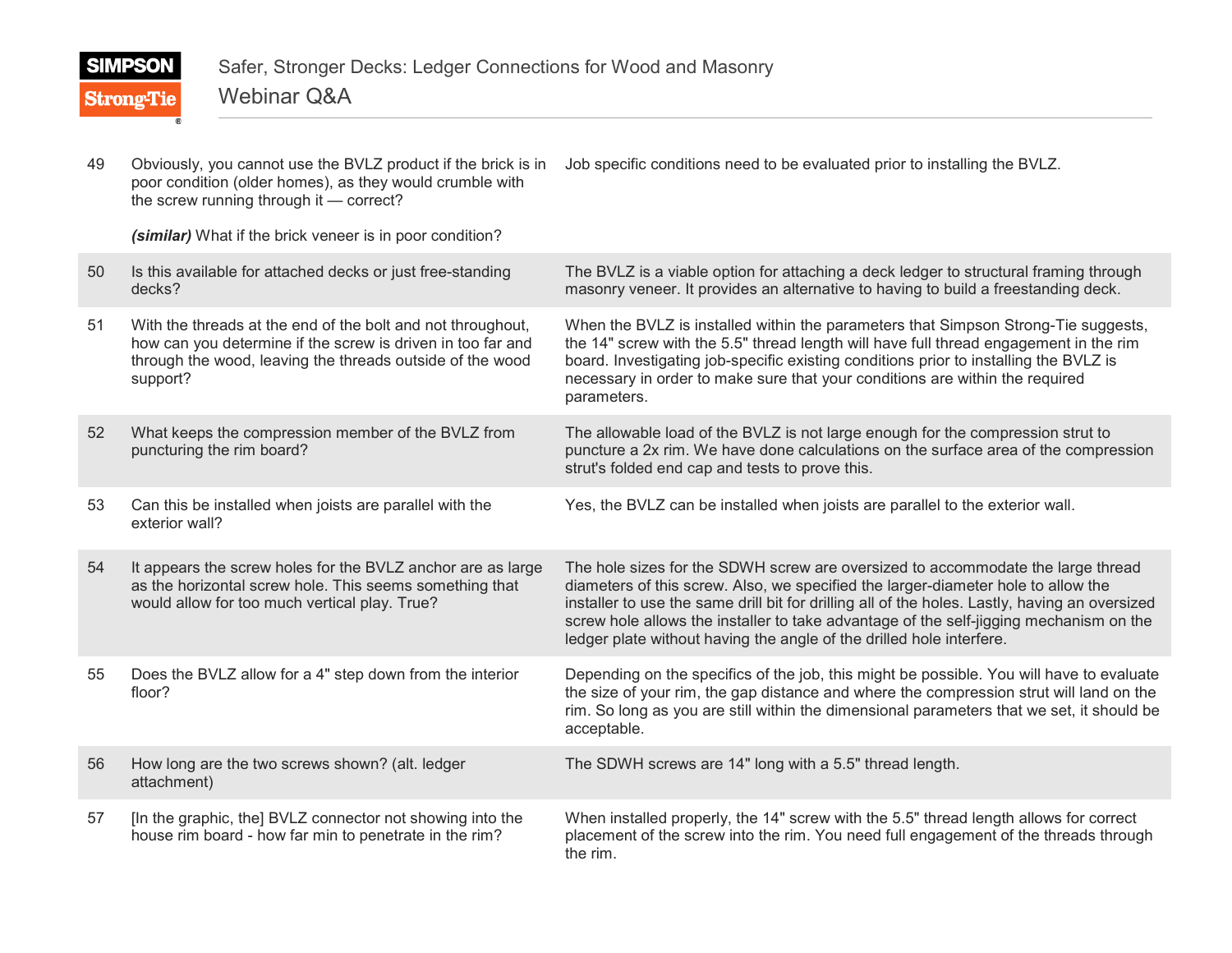Webinar Q&A **Strong-Tie** 

| 58 | Can you drill through the solid brick member?                                                                                                                                                                                            | It is possible to drill through solid brick, but depending on many factors (type of veneer,<br>age of masonry, etc) it can be harder to do. Some brick may be more brittle than<br>others, so we recommend you evaluate how well the veneer can tolerate the multiple<br>drilled holes.                                                                                                                                                                                                                                                                                                                  |
|----|------------------------------------------------------------------------------------------------------------------------------------------------------------------------------------------------------------------------------------------|----------------------------------------------------------------------------------------------------------------------------------------------------------------------------------------------------------------------------------------------------------------------------------------------------------------------------------------------------------------------------------------------------------------------------------------------------------------------------------------------------------------------------------------------------------------------------------------------------------|
| 59 | Does the floor joist beyond have to be perpendicular to the<br>wall at the location of the BVLZ?                                                                                                                                         | For an engineered design, the engineer of record should consider the existing<br>structure's ability to support the new deck. Floor joist orientation is part of that existing<br>structure. For the BVLZ prescriptive spacing tables, floor joist orientation is irrelevant<br>when using Tables 1 and 2. If you are going to reinforce your floor joists in order to use<br>BVLZ prescriptive spacing tables 3 or 4, make sure to follow the correct detail that<br>coordinates with the floor joist orientation on the job. The BVLZ Prescriptive Spacing<br>Tables can be found on our website here. |
| 60 | What happens if the builder hits a brick tie?                                                                                                                                                                                            | If possible, adjust BVLZ to avoid hitting a brick tie.                                                                                                                                                                                                                                                                                                                                                                                                                                                                                                                                                   |
| 61 | What suggestions or research do you offer for attaching a<br>ledger over one to two inches of continuous insulation?<br>(similar) Does the BVLZ work over exterior insulation<br>instead of brick?                                       | The BVLZ can be installed when foam board insulation is present. Drill through the<br>foam board where the compression strut will be so as to allow the compression strut to<br>bear on structural framing.                                                                                                                                                                                                                                                                                                                                                                                              |
| 62 | What are the limitations of the BVLZ regarding uneven<br>surface bearing conditions along the face of the veneer,<br>such as with cultured stone or textured brick? Similarly,<br>what about various masonry styles like thin-set stone? | This shouldn't be an issue as long as you consider the gap distance that the ledger will<br>be from the structural framing or WSP. So long as the gap distance between the<br>framing and ledger along the uneven surfaces is within the ranget we allow, the BVLZ<br>can still be used.                                                                                                                                                                                                                                                                                                                 |
| 63 | How can an inspector verify that the wood was not<br>penetrated or damaged?                                                                                                                                                              | The installer will be able to tell when they have finished drilling through the masonry.<br>The resistance that is applied to the drill lets up once you reach the air gap. The gap<br>distance should be somewhat uniform along the ledger, and therefore the length of<br>compression strut that is extending from the ledger plate will also be somewhat<br>consistent. Inspectors can check that the struts are tightened and flushed to the<br>framing. They can also measure the length of strut that is exposed to confirm<br>consistent installation.                                            |
| 64 | How do you drill in at 40 degrees?<br>(similar) What is the best way to get the 40-degree angle<br>needed on the BVLZ installation?                                                                                                      | You can use a speed square to help you find the 40-degree angle. We have seen<br>customers cut out small blocks to use as guides when drilling the holes at 40 degrees<br>in both the masonry and the ledger. Also, the holes are oversized compared to the<br>shaft of the SDWH screw, so if your drilling angle is off by +/- 1 degree, you can still<br>use the self-jigging feature on the ledger plate to install the screw at the correct angle.                                                                                                                                                   |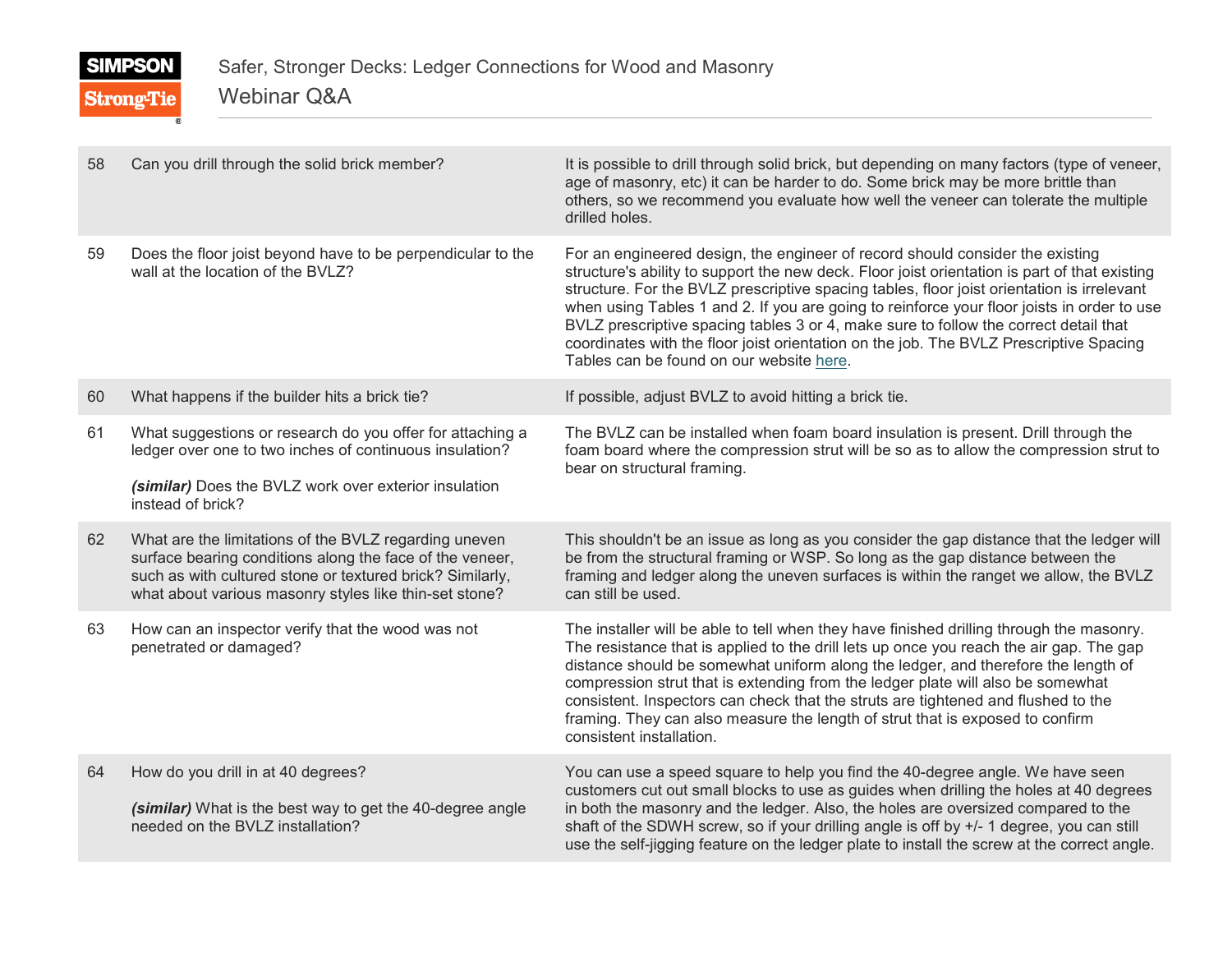|    | (similar) Does Simpson have a tool to make sure the<br>predrilled angled hole is properly drilled to the right angle?                   |                                                                                                                                                                                                                                                                                                                                                                    |
|----|-----------------------------------------------------------------------------------------------------------------------------------------|--------------------------------------------------------------------------------------------------------------------------------------------------------------------------------------------------------------------------------------------------------------------------------------------------------------------------------------------------------------------|
|    | (similar) Is there a template to drill the 40-degree angle?<br>That is almost impossible to do free-handed.                             |                                                                                                                                                                                                                                                                                                                                                                    |
|    | (similar) How do you assure the angle is 40 degrees?                                                                                    |                                                                                                                                                                                                                                                                                                                                                                    |
|    | (similar) How will the common backyard builder measure a<br>40-degree vertical angle with the brick veneer?                             |                                                                                                                                                                                                                                                                                                                                                                    |
|    | (similar) Will a guide be provided with the kit for drilling the<br>40-degree angled hole in masonry?                                   |                                                                                                                                                                                                                                                                                                                                                                    |
| 65 | How critical is the precision of the tension member (screw)<br>in the BVLZ? Say if it were drilled at a 35-, 45, or 50-degree<br>angle? | If you drill the screw at a steeper angle (50 degrees), you risk driving it through the<br>interior floor system. If you drive the screw at a shallower angle (30 degrees), the<br>screw will be in shear instead of tension and therefore, performance is reduced. We<br>have a small tolerance that is acceptable, but overall, the 40-degree angle is critical. |
| 66 | Can the BVLZ be used for stucco connections?<br>(similar) Can the ledger be attached to stucco?                                         | The geometric constraints of the BVLZ prevent it from being a solution for deck ledger<br>attachment on homes with stucco, a thin siding or non-veneer construction.                                                                                                                                                                                               |
|    | (similar) Is the BVLZ only for use with veneer, or can it be<br>used for non-veneer construction?                                       |                                                                                                                                                                                                                                                                                                                                                                    |
|    | (similar) Can the BVLZ be used over stucco?                                                                                             |                                                                                                                                                                                                                                                                                                                                                                    |
|    | (similar) Can this be used over stucco?                                                                                                 |                                                                                                                                                                                                                                                                                                                                                                    |
| 67 | Can you use a cold-formed steel ledger?                                                                                                 | The BVLZ has not been evaluated for this application.                                                                                                                                                                                                                                                                                                              |
| 68 | Please comment on the connection of ledgers to insulating<br>concrete form walls.                                                       | The BVLZ has not been evaluated for this application.                                                                                                                                                                                                                                                                                                              |
|    | (similar) Would the BVLZ work with an ICF system as well?                                                                               |                                                                                                                                                                                                                                                                                                                                                                    |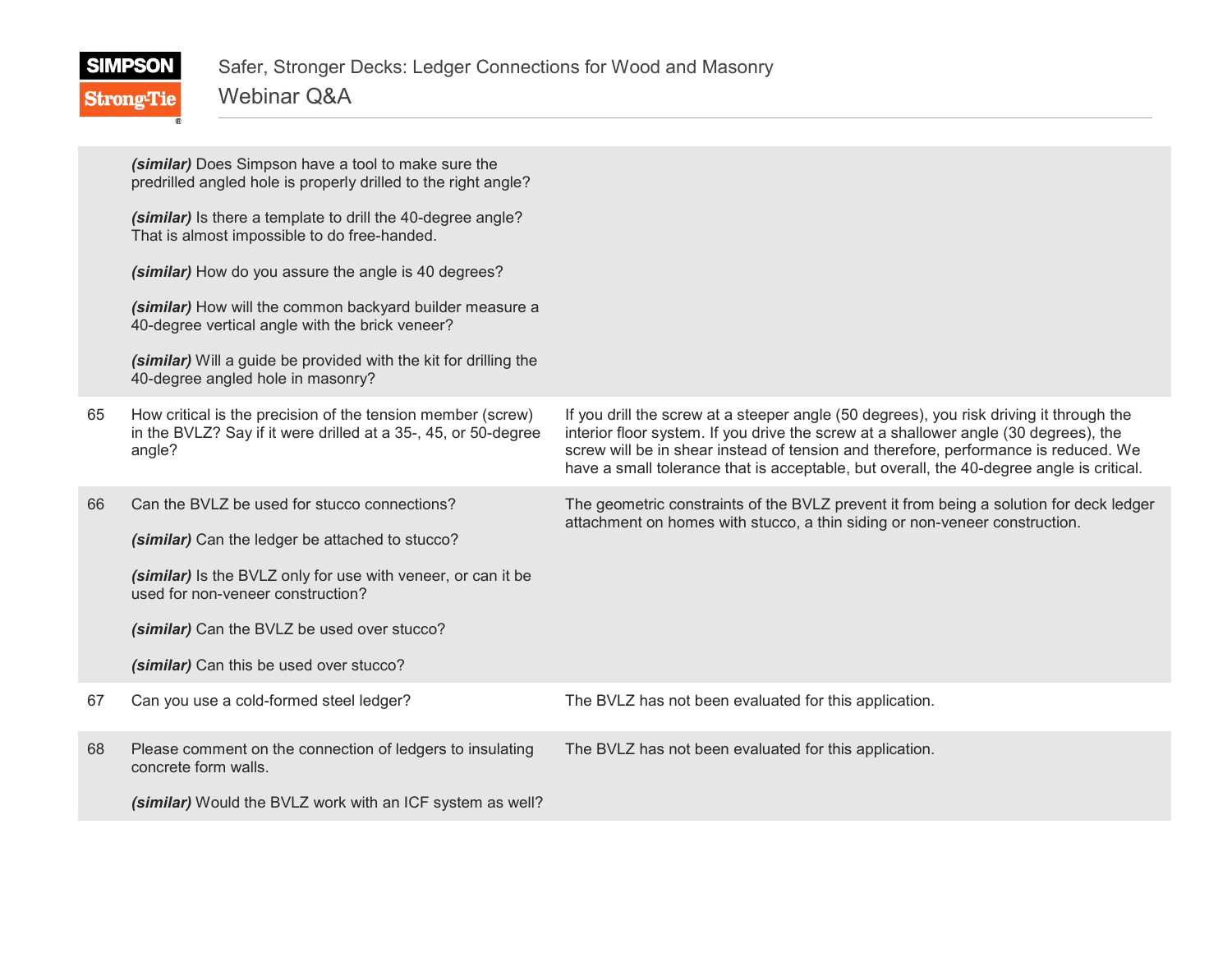**Strong-Tie** 

69 Can the BVLZ be used on a double deck install? The BVLZ has not been evaluated, approved or load rated for installation on a double 2x deck ledger.

|    | <b>BVLZ Design, Testing and Load Resistance</b>                                                                                                                                                                                                                  |                                                                                                                                                                                                                                                                                                                                                                                                                  |
|----|------------------------------------------------------------------------------------------------------------------------------------------------------------------------------------------------------------------------------------------------------------------|------------------------------------------------------------------------------------------------------------------------------------------------------------------------------------------------------------------------------------------------------------------------------------------------------------------------------------------------------------------------------------------------------------------|
| 70 | Does the use of the BVLZ require an RDP design?                                                                                                                                                                                                                  | If your job meets the requirements specified for use with the prescriptive spacing<br>tables, you can use the spacing tables that we provide.                                                                                                                                                                                                                                                                    |
| 71 | Did I understand correctly, are BVLZs for lateral loads only,<br>and do you have to provide additional ledger fasteners for<br>gravity loads?                                                                                                                    | The BVLZ is tested and load rated for download only.                                                                                                                                                                                                                                                                                                                                                             |
| 72 | Have you guys considered wood shrinkage for this<br>application?                                                                                                                                                                                                 | During your annual deck inspection, you can check that the compression strut is still<br>flush against the interior framing. If deck wood shrinkage has caused anything to<br>become loose, this would be the time to tighten it up.                                                                                                                                                                             |
| 73 | What does the lateral connection look like when using the<br>new masonry connector?                                                                                                                                                                              | We are currently in the design phase of a lateral connector that can be used in<br>conjunction with the BVLZ. The BVLZ is load rated for download only.                                                                                                                                                                                                                                                          |
| 74 | Does the use of the BVLZ require an RDP design?<br>(similar) How do you deal with the lateral load at a house,<br>parallel to the wall, with brick veneer?<br>(similar) Has shear on the deck been considered? How is<br>shear transferred back to the building? | If your job meets the requirements specified for use with the prescriptive spacing<br>tables, you can use the spacing tables that we provide.                                                                                                                                                                                                                                                                    |
| 75 | Is there any conflict between the BVLZ and the lateral-load<br>device requirements in the code? Are your DTT devices<br>permitted to be installed through masonry?                                                                                               | The BVLZ does not resist out-of-plane lateral loads and code requires that you resist<br>out-of-plane deck load. The DTT2Z and DTT1Z are suitable for use through masonry<br>veneer to resist out-of-plane loads. It requires that you drill the masonry hole first and<br>you will need a longer threaded rod or SDWH screw to ensure that you get the full 3"<br>of thread length into the structural framing. |
| 76 | Any suggestions for taking care of transfering the<br>compression force of the lateral load through the brick<br>veneer at the holdown location?                                                                                                                 | Lateral movement of the deck away from the structure is the main concern, as that can<br>lead to a deck collapse. This is why the code requires the use of (2) 1,500 lb.<br>holdowns at each end or (4) 750 lb. holdowns along the ledger.                                                                                                                                                                       |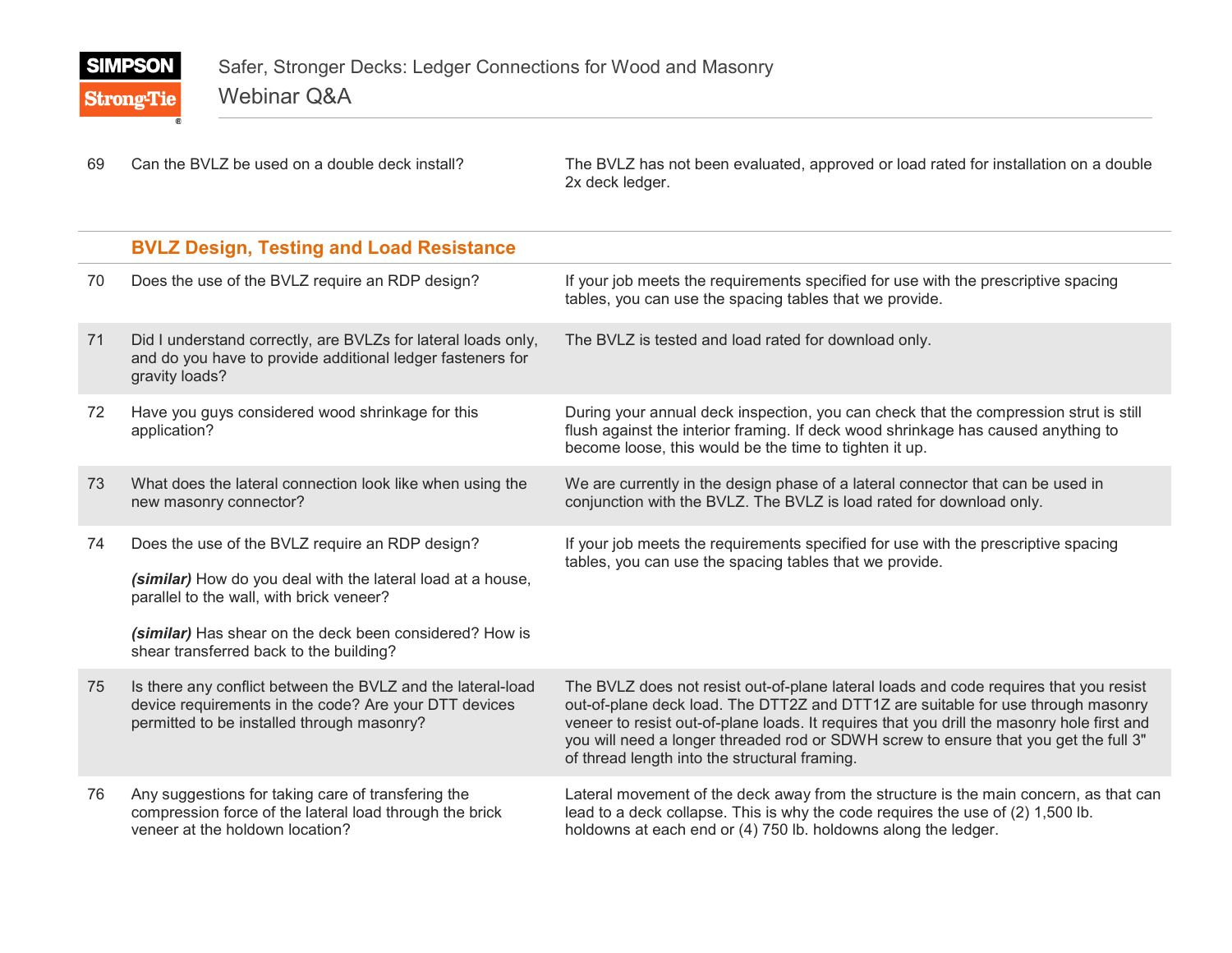## **SIMPSON Strong-Tie**

| 77 | I don't understand the units on this BVLZ table.                                                                                                                                  | The allowable download units listed in the table on p. 291 of the Wood Construction<br>Connectors catalog are in pounds (lb.). They apply to load durations of 1.0 and 1.15.                                                                                                                                                                                                                                      |
|----|-----------------------------------------------------------------------------------------------------------------------------------------------------------------------------------|-------------------------------------------------------------------------------------------------------------------------------------------------------------------------------------------------------------------------------------------------------------------------------------------------------------------------------------------------------------------------------------------------------------------|
| 78 | Have you done any trial calculations to check the rim board<br>for torsion?                                                                                                       | Calculating cross-grain tension is not clearly defined. In order to determine the<br>allowable loads and spacing, we conducted assembly tests.                                                                                                                                                                                                                                                                    |
| 79 | With the BVLZ, does compression failure of WSP sheathing<br>really allow failure of the structure? It seems like the<br>crushing of the sheathing wouldn't allow much deflection. | While this was never a failure mode in the testing that we completed, the calculation<br>for the bearing of the compression strut against the framing did govern the<br>calculations. Per AC13, we load rate connectors based on the lowest of (3) values:<br>lowest ultimate of $(3)$ (or the average of $(6)$ ) test set-ups divided by a safety factor of 3,<br>1/8" deflection, and calculations per the NDS. |
| 80 | It is hard to believe that these screws and 2x rim joist<br>framing could develop enough strength to support the loads.                                                           | Testing and calculations have been done to prove the allowable load. Please see<br>IAPMO ER280.                                                                                                                                                                                                                                                                                                                   |

#### **Miscellanious (Specific Applications, Other Base Materials, Cost)**

| 81 | Any products for attachment to a load-bearing brick wall?<br>Load-bearing brick is very common in the Mid-Atlantic (DC,<br>MD, VA).                       | The BVLZ is not designed for structural brick. Simpson Strong-Tie <sup>®</sup> SET epoxy<br>adhesive is load rated for both shear and tension using 5/8"- and 3/4"-diameter<br>threaded rod. To see how you can apply this to your specific job, refer to the most<br>current Anchoring, Fastening and Restoration Systems for Concrete and Masonry<br>catalog                                                |
|----|-----------------------------------------------------------------------------------------------------------------------------------------------------------|---------------------------------------------------------------------------------------------------------------------------------------------------------------------------------------------------------------------------------------------------------------------------------------------------------------------------------------------------------------------------------------------------------------|
| 82 | You didn't talk about connections between deck and<br>masonry with veneer. You only talked about wood with<br>veneer. Do you have any solutions for that? | The BVLZ is only intended for attaching the wood ledger to structural wood framing<br>through masonry veneer. Simpson Strong-Tie SET epoxy adhesive is load rated for<br>both shear and tension using 5/8"- and 3/4"-diameter threaded rod. To see how you<br>can apply this to your specific job, refer to the most current Anchoring, Fastening and<br>Restoration Systems for Concrete and Masonry catalog |
| 83 | What if the height of the deck does not match the elevation<br>of the rim board? Do you have a solution for attaching the<br>ledger to wall studs?        | The SDWS screw through the ledger may be installed directly to the primary<br>structure's studs and we offer detail to this in our Fastening Systems catalog (C-F-<br>2017), as well as flier F-F-SDWS18. You will find installation graphics, load tables and<br>other specifications there.                                                                                                                 |
| 84 | What about hollow concrete block?                                                                                                                         | Per DCA6, Figure 17, connection directly to hollow masonry is not allowed.                                                                                                                                                                                                                                                                                                                                    |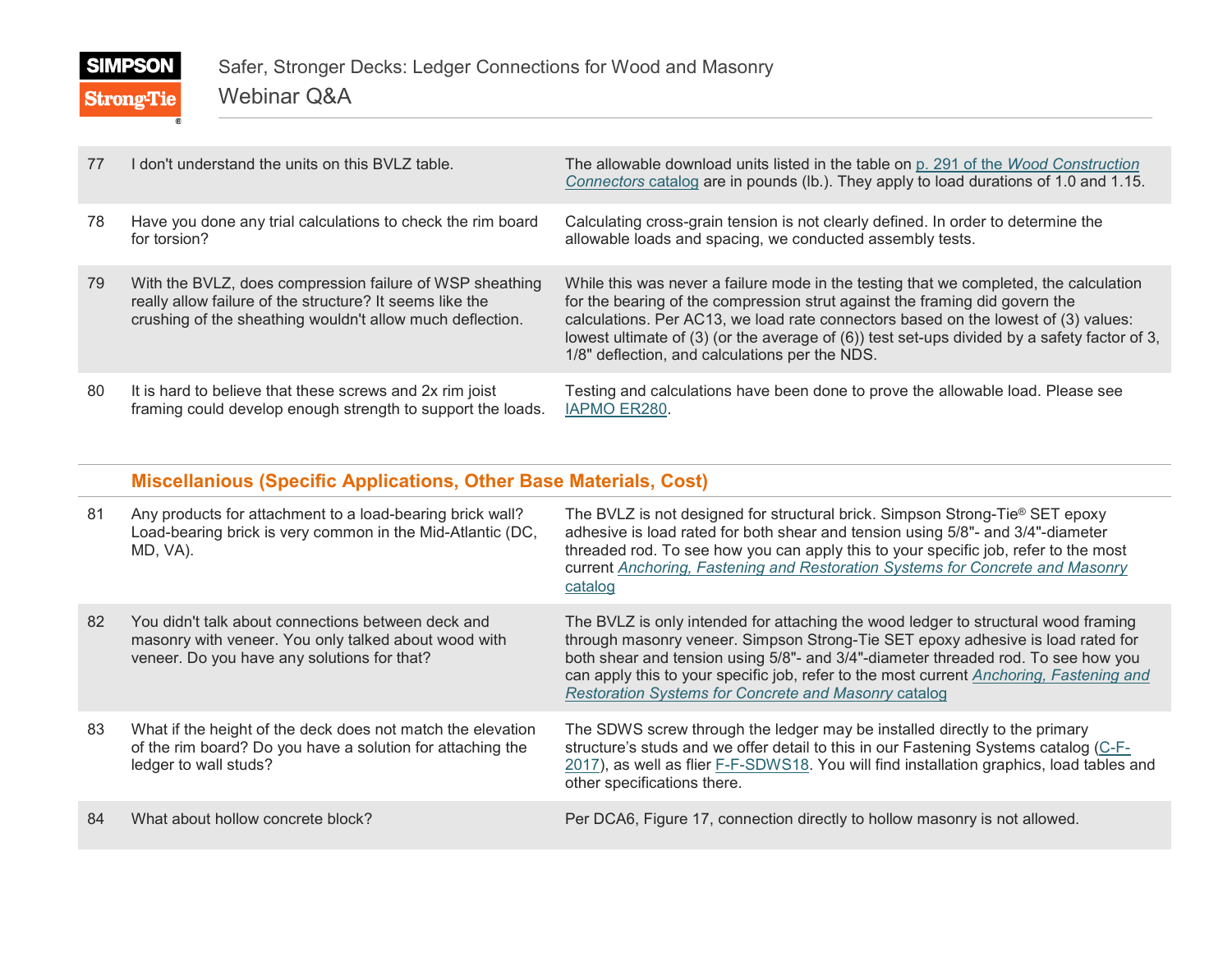| 85 | When fastening to concrete, is there a justification for using<br>a 1.6 factor to bring the nominal 1,500 lb. to LRFD<br>level/strength design? If I do that in SDC C or above, do I<br>need to further decrease the anchor capacity by 0.75 (ACI)<br>318-14 Sect. 17.2.3.4.4); i.e., increase the load by 1/0.75 =<br>1.33? This increases the ASD of 1,500 lb. to 3,200 lb.<br>LRFD. This effectively prevents the use of $\frac{1}{2}$ " mechanical<br>fasteners (Strong Bolt 2 or Titen HD) which are meant to be<br>used with the DTT2 deck tension tie. | It is true that the allowable demand load that needs to be restrained is 1,500 lb. per<br>end of deck, so when resolving that into concrete you simply need to make certain that<br>you are only using ASD or only using LRFD in your design. For example, when using<br>the Simpson Strong-Tie Anchor Selector and if using a 3/8" x 7" Wedge-All anchor<br>with a 2-5/8" min embedment and you attain a particular strength (LRFD) capacity, just<br>factor your ASD demand by a 0.6 for Wind or 0.7 for Seismic to compensate for the<br>strength factor. |
|----|---------------------------------------------------------------------------------------------------------------------------------------------------------------------------------------------------------------------------------------------------------------------------------------------------------------------------------------------------------------------------------------------------------------------------------------------------------------------------------------------------------------------------------------------------------------|--------------------------------------------------------------------------------------------------------------------------------------------------------------------------------------------------------------------------------------------------------------------------------------------------------------------------------------------------------------------------------------------------------------------------------------------------------------------------------------------------------------------------------------------------------------|
| 86 | Will you be covering decks as part of a manufactured<br>home?                                                                                                                                                                                                                                                                                                                                                                                                                                                                                                 | For this presentation, we will not be covering connection to a manufactured home<br>specifically, however if that style home has a continuous load path of it own, is<br>properly secured to its own foundation, and has a structural rim board that meets the<br>minimums of the 2018 R507.9.1.2, then it may still be adequate. Please confirm with<br>your local building official to make certain that connecting to a manufactured home<br>falls within the bounds of what is allowed by your jurisdiction                                              |
| 87 | Does Simpson have a solution for connecting stair stringers<br>to concrete pads?                                                                                                                                                                                                                                                                                                                                                                                                                                                                              | One option that we discuss in our Decks Done Right workshops involves attaching the<br>stair stringer to the inside face of the last stair railing post, which is anchored to a<br>concrete footing using a steel post base. The connection between the post and<br>stringer would be achieved by means of a deck tension tie fastened to stair stringer<br>blocking and the stringer would terminate at ground level on a solid concrete<br>landing. A graphical depiction of this is shown in our Deck Connection and Fastening<br>Guide.                  |
| 88 | If you have a 4x4 post connecting the footing and bottom of<br>the deck, what are the options and recommendations to<br>connect the post to the beam, so that it handles the vertical<br>and lateral loading?                                                                                                                                                                                                                                                                                                                                                 | The posts and beams must be connected in accordance with 2018 IRC Figure<br>R507.5.1(1) and (2). A knee brace (KBS1Z) is one means of being able to establish a<br>lateral restraint and post caps such as the BC/BCS, LCE/AC, LPC and PCZ/EPZ can<br>be used to establish the vertical loading. The beam-to-post connections are all<br>represented in our Deck Connection and Fastening Guide.                                                                                                                                                             |
| 89 | Cost?                                                                                                                                                                                                                                                                                                                                                                                                                                                                                                                                                         | Retail cost is between \$25-\$30 per installation. The BVLZ is sold in a four pack<br>(BVLZ-KT4) and singles (BVLZ-KT1).                                                                                                                                                                                                                                                                                                                                                                                                                                     |
| 90 | Is the BVLZ available and approved in Canada?                                                                                                                                                                                                                                                                                                                                                                                                                                                                                                                 | We are evaluating the product per the Canadian codes and hope to have it approved<br>there in the future.                                                                                                                                                                                                                                                                                                                                                                                                                                                    |